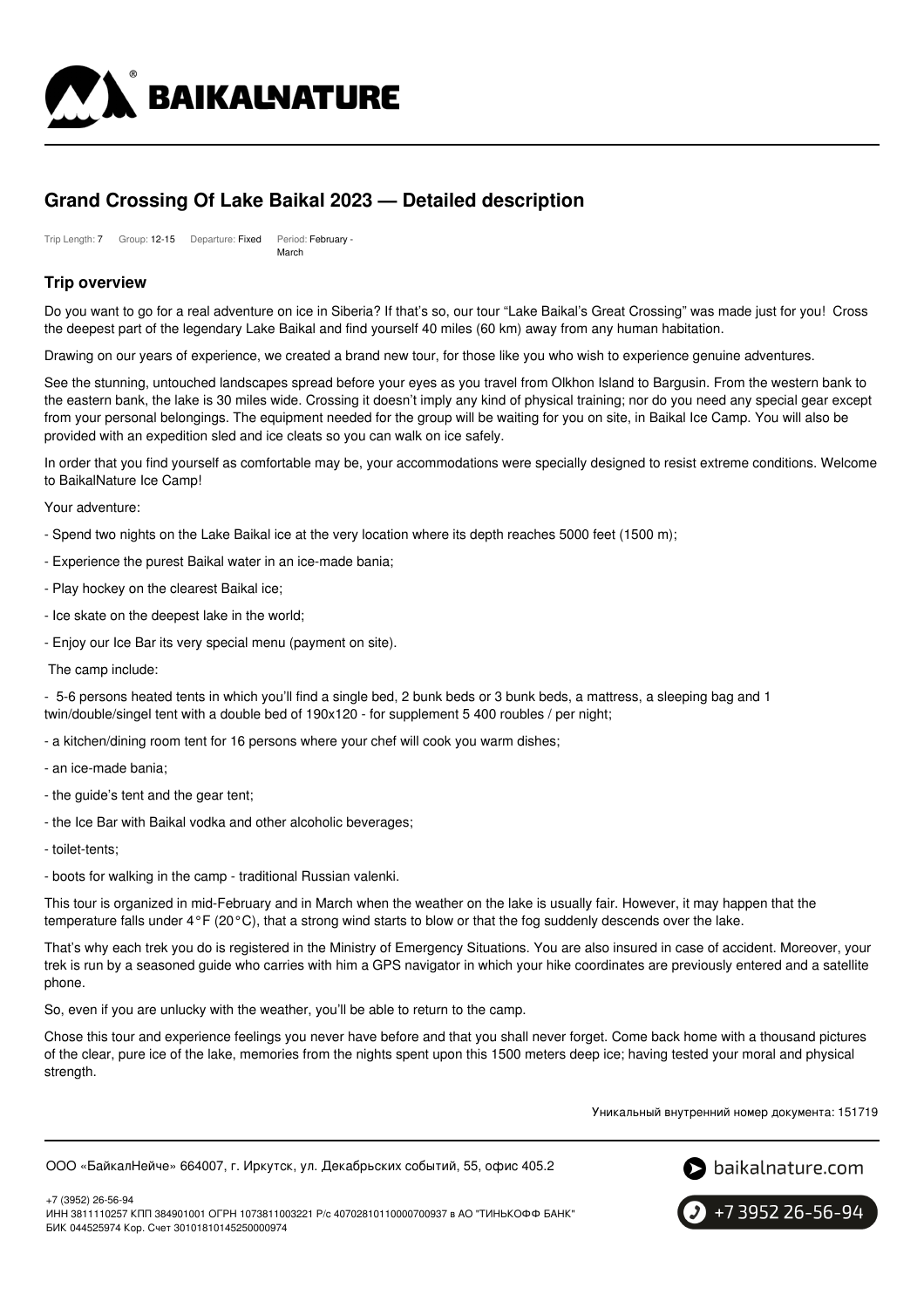

# **Highlights**

- Crossing of frozen Lake Baikal in its widest and deepest part
- Full day on the ice in the geographical center of Baikal
- Circular itinerary passing through Buryatia and Trans-Siberian
- Sleeping bags, ice-cleats and sleds are included
- Pre-prepared tent camp in the center of Lake Baikal "Baikal Ice Camp"
- Ice bar in the middle of Baikal
- Ice hockey and skating on the natural ice
- Russian banya and ice-hole in the deepest place of the lake

#### **Tour type**

ACTIVENATURE

# **Difficulty**

Challenging - 5-7 hours of challenging physical activity daily

# **Comfort**

Standard — most of nights in comfortable rooms, some nights in tents or rooms with shared WC.

# **Begining / end of the tour**

Tour starts: Irkutsk, End of the tour: Irkutsk

### **Program**

#### **Day 1 — Arrival to Irkutsk**

- 11:00 Transfer from the airport to the hotel
- 12:00 Check-in the hotel
- 13:00 Lunch (Not included)
- 15:00 Meeting with your guide near the reception of the hotel
- 16:00 Free time in Irkutsk
- 19:00 Dinner (Not included)
	- Overnight in the hotel

Hotels: Accommodation in the hotel Angara, Twin standard room Comfort: Comfortable accommodation, WC and bath / shower in room

#### **Day 2 — Olkhon island - the heart of the lake Baikal**

- 08:00 Breakfast in the hotel
- 09:30 Meeting with your driver and guide in the hotel
- 10:00 Transfer Irkutsk Khujir
- 12:00 Lunch in the local cafe (Not included)
- 13:00 Continuation of the way
- 16:00 Arrival to Khujir
- 19:00 Dinner in the resort Overnight in the resort

Уникальный внутренний номер документа: 151719

ООО «БайкалНейче» 664007, г. Иркутск, ул. Декабрьских событий, 55, офис 405.2



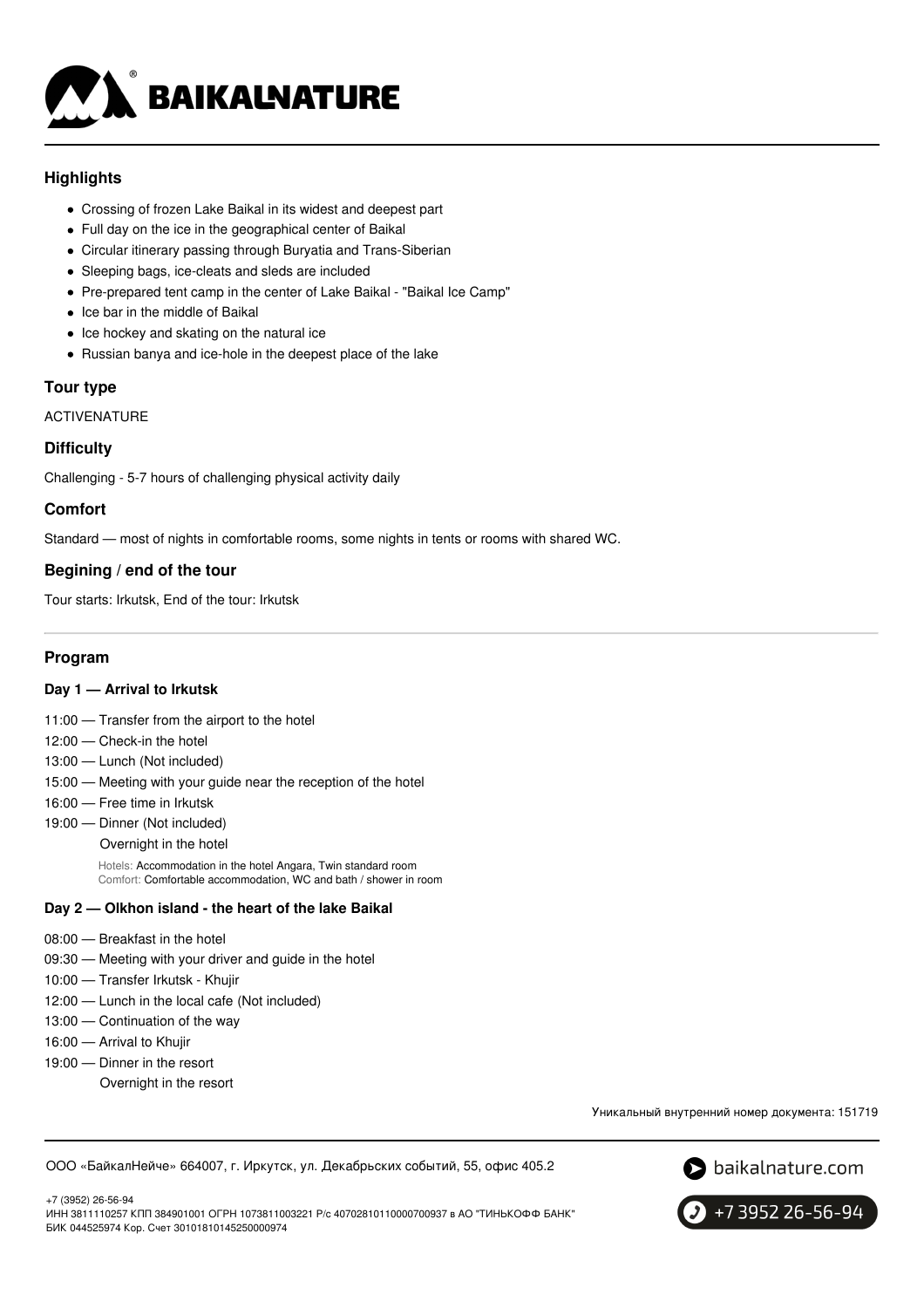

Hotels: Accommodation at the resort Nabaymar, Chambre twin confortable Comfort: Comfortable accommodation, WC and bath / shower in room

#### **Day 3 — Begginning of the crossing**

- 07:30 Breakfast
- 08:00 Transfer Khuzhir cape Khoboy
- 10:00 Start of crossing
- 13:00 Lunch on the open air
- 14:00 Continuation of the trekking
- 17:00 Arrival to the camp
- 18:00 Hot dinner
- 19:30 Tent banya
	- Overnight in the tent

Hotels: Camp on the ice of Baikal, Tent for 5-6 persons Comfort:

#### **Day 4 — Day on the ice**

- 08:30 Breakfast in the camping
- 10:00 Free day in the middle of Baikal
- 13:00 Lunch on the ice
- 15:00 Free time
- 18:00 Hot dinner

#### Overnight in the tent

Hotels: Camp on the ice of Baikal, Tent for 5-6 persons Comfort:

#### **Day 5 — Eastern coast of the Baikal**

- 08:00 Breakfast
- 09:00 Continuation of the ice-trekking
- 13:00 Lunch in the open air
- 17:00 Finish of the trekking and transfer to Ust-Barguzin
- 18:30 Check-in and russian banya
- 19:00 Dinner

Overnight in the guest house

Hotels: Accommodation in Ust-Barguzin, Twin room Comfort: Comfortable accommodation, WC and bath / shower in room

#### **Day 6 — Ulan-Ude - the capital of the Buryatia**

- 09:00 Breakfast
- 10:00 Transfer Ust-Barguzin Ulan-Ude
- 13:00 Lunch in the café of traditional buriat cuisine (Not included)
- 14:00 Arrival in Ulan-Ude
- 15:00 Visit of the Ivolginsky datsan
- 19:00 Dinner (Not included)
- 22:30 Departure to Irkutsk by night train
	- Night on board of the train
		- Hotels: Overnight in the train, The 2nd class compartment

Уникальный внутренний номер документа: 151719

ООО «БайкалНейче» 664007, г. Иркутск, ул. Декабрьских событий, 55, офис 405.2



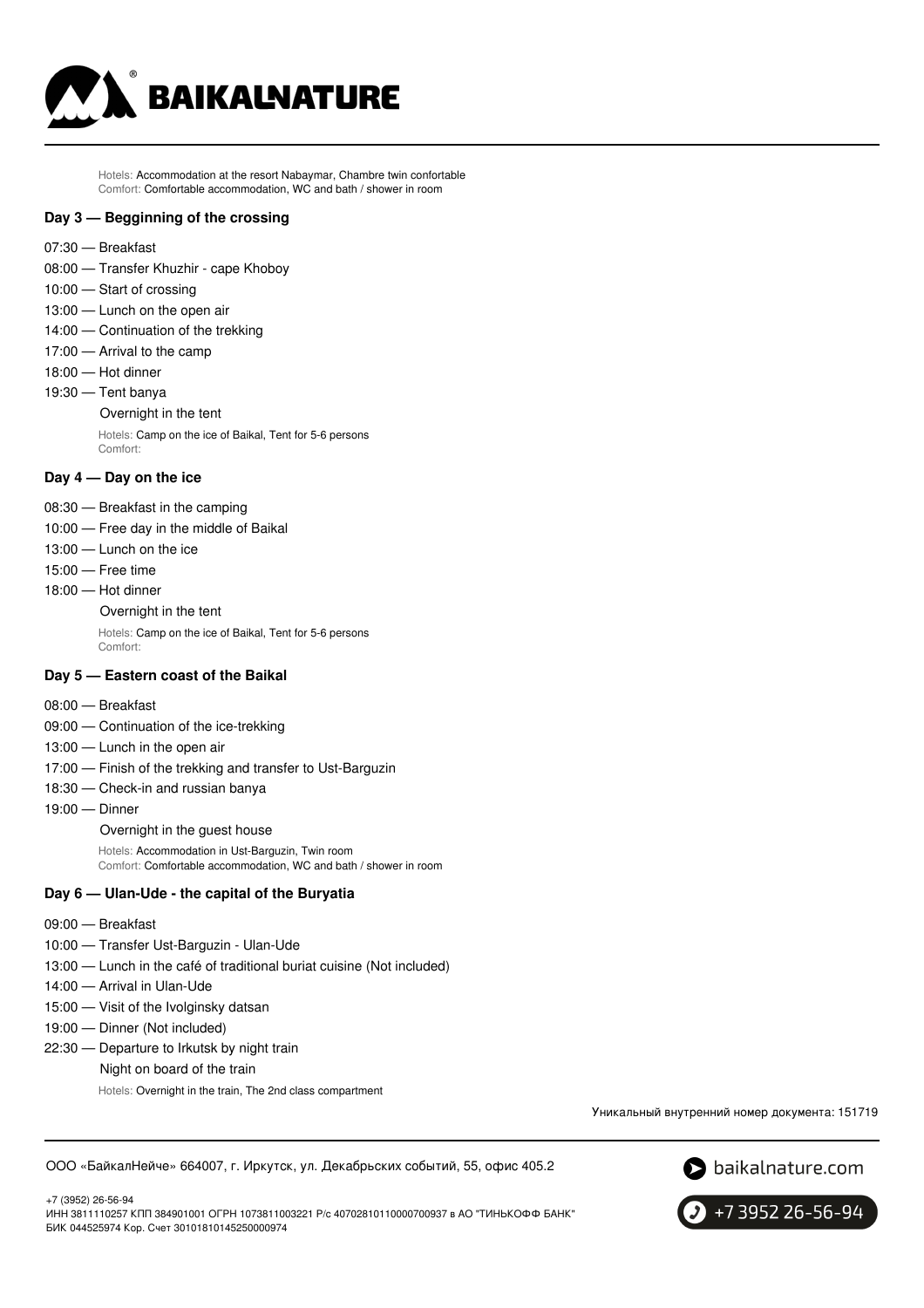

Comfort:

#### **Day 7 — Return to Irkutsk**

07:15 — Arrival in Irkutsk

07:45 — Transfer to the airport

# **Departures**

| <b>Start</b> | End        | Basic price per person |
|--------------|------------|------------------------|
| 21.02.2023   | 27.02.2023 | 88400.00 RUB           |
| 24.02.2023   | 02.03.2023 | 88400.00 RUB           |
| 27.02.2023   | 05.03.2023 | 88400.00 RUB           |
| 02.03.2023   | 08.03.2023 | 88400.00 RUB           |
| 05.03.2023   | 11.03.2023 | 88400.00 RUB           |
| 08.03.2023   | 14.03.2023 | 88400.00 RUB           |
|              |            |                        |

#### **Note**

Banya is included on Day 5. Single supplement 6 500 RUB (only in the days 1,2 and 5). Supplement for the twin/double/single tent - 6 400 roubles / per night / per tent. Trips of 24/02, 02/03 and 08/03 are in the opposite direction. The price of the tour includes Accident insurance for persons under 75 years.

#### **What's included**

#### **Price includes**

- English-speaking guide services
- Accommodation as per itinerary
- Transport as per itinerary
- Excursions and visits as per itinerary
- Tent rental
- Transfer from airport / railway station on first day
- Transfer to airport / railway station on last day
- Letter of invitation
- Camping outfit rental
- Sleeping bag rental
- Railway tickets in 2nd class
- Valenky (felt boots; only in BaikalNature Ice Camp)
- Russian-speaking guide services
- Meals according to the program
- Accident insurance
- Ice studs for shoes
- Sleeping bag in BaikalNature Ice Camp

# **Checklist & Equipment**

#### **Price does not include**

- Personal expenses and tips
- Visa fees and travel insurance
- Airline tickets

Уникальный внутренний номер документа: 151719

ООО «БайкалНейче» 664007, г. Иркутск, ул. Декабрьских событий, 55, офис 405.2



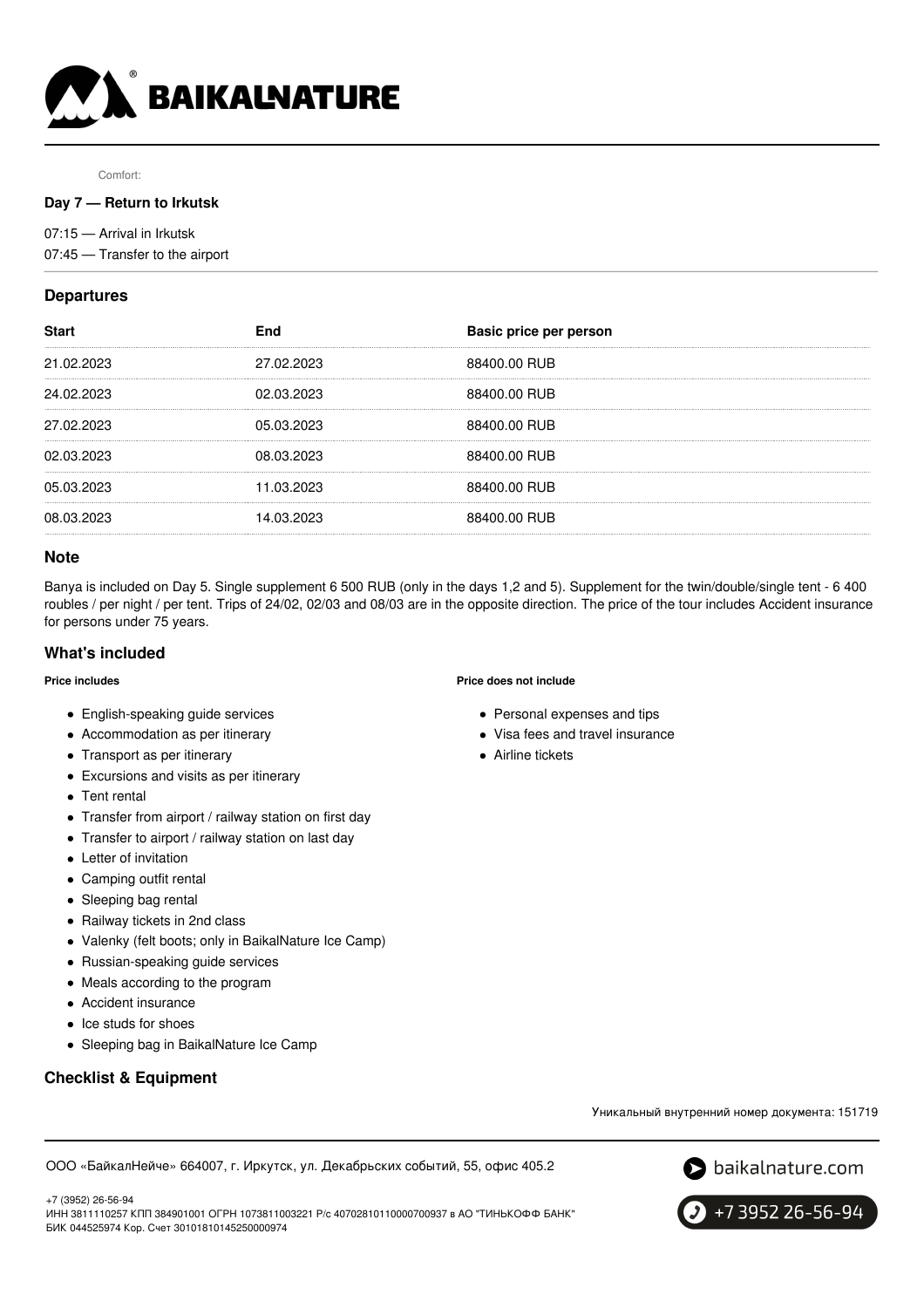

You will need in Russia in winter:

- to protect yourself from the cold weather;
- to protect yourself from the wind;
- to protect your feet from moisture;
- to protect yourself from the sun's reflection from ice and snow.

Allow the system of "three layers":

The first layer, called "second skin", determines the performance of the other two layers. It will transport sweat to the next layer and dry quickly to avoid cooling after exercise. Therefore forget the cotton retains moisture in the skin and choose underwear in synthetic fabrics.

- The second layer must keep the heat of the body as long as possible. Warm synthetic or mixed (wool or fleece turtleneck sweater) fabrics, that dry quickly, are preferable.
- The third layer should protect you against wind and moisture. Choose a jacket, long enough, 100% waterproof, preferably with hood.

Crampons for walking on ice will be provided on the spot.

We recommend you to pack all your stuff in two bags: a small backpack and a large travelling bag.

SMALL BACKPACK: will be useful for carrying your personal belongings during the day (camera, film, personal medication, bottled water, etc.) You will also use it as hand luggage during air travel for all your heavy (to lighten the travel bag in the luggage compartment), fragile (camera, etc.) and necessary (toilet bag, etc.) things.

BIG BACKPACK: must contain the rest of your stuff. It will be in the luggage compartment during the flight. You will bring it during some days of the trekking.

# **Recommended checklist**

POLARTEC or similar pullover Windproof waterproof pants and jacket (GORE-TEX, EVENT, SIMPA-TEX) Trekking socks Trekking pants Long sleeve shirts or sweatshirts Headlamp Sunscreen for skin and lips Sunglasses with filter Pocket knife (to put in checked baggage) Flip-flops for banya Sewing kit Down jacket Fleece jacket or warm sweater Comfortable pants Mountain boots for walking on ice and snow Thick socks Warm gloves or mittens Lipstick Bath towel Important travel documents: Passport and visa, original or electronic airplane tickets (with a sets of photocopies kept separately), bank card Charger and spare battery for camera/phone Photo / video camera

**Meals**

In the canteen at the inns, fresh local products.

Уникальный внутренний номер документа: 151719

ООО «БайкалНейче» 664007, г. Иркутск, ул. Декабрьских событий, 55, офис 405.2



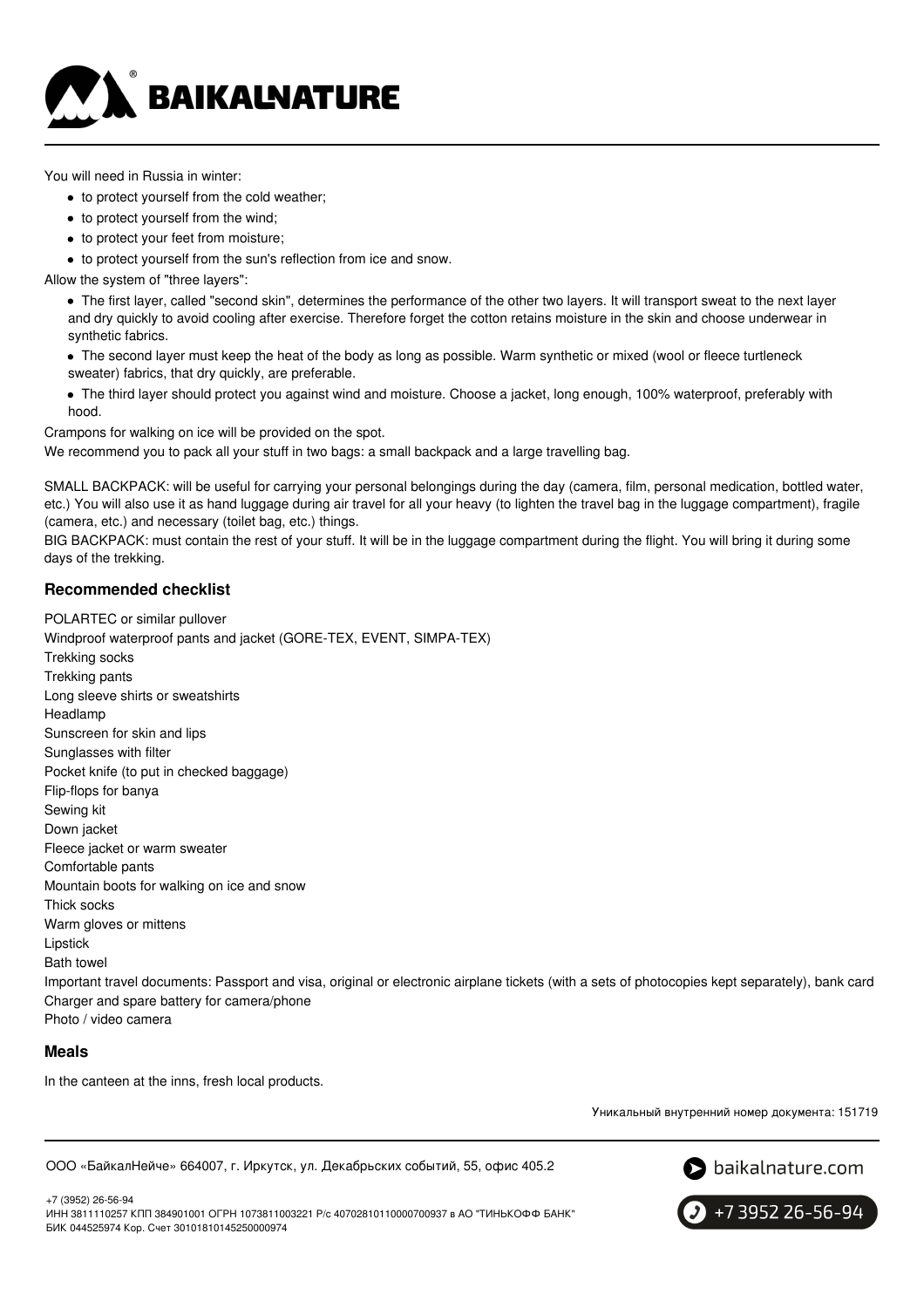

Cold lunch and hot dinner, cooked on an open fire in the evening.

If you are a vegetarian or have any particular preferences, please let us know, so we could adapt the menu.

# **Laundry**

Some hotels and inns offer laundry services for a variable sum of money. It is sometimes possible to use laundry services at homestay (when there is running water) for a fee.

### **Visa**

You need a tourist visa to travel to Russia. It can be issued for a maximum period of 30 days. Your passport has to be valid for at least six months after the expiry date of your visa and to have at least two blank pages.

BaikalNature offers visa support and has created "BaikalNature letter of invitation" package. If you buy a BaikalNature tour, this package is absolutely free; when you buy any other BaikalNature service, you will have to pay for this package. For more information please conact your nearest Russian Embassy or Visa Application Center.

# **Money**

The Russian currency is ruble. In all cities and many large villages of Russia, you can easily withdraw rubles, using a Visa or MasterCard, from ATMs, located in banks, department stores or hotel lobbies, some of them are open 24 hours a day. If you have euros or dollars with you, exchange offices will allow you to change them easily in the cities, seldom in the countryside. However, it can be difficult to exchange traveler's checks, even in cities.

# **Tipping**

All persons who compose the BaikalNature travel team (guides, drivers, cooks, etc.) are paid a decent wage for their services and do not expect any tips from you. So you have no obligation to leave anything. If you really want to express your satisfaction by leaving a gratuity, and if it is in foreign currency, be aware that torn or glued coins and banknotes cannot be exchanged. Anyway, thank you for your tips, left at your discretion in envelopes.

#### **Health**

No compulsory vaccination.

You need to get a health examination before a great trip. Consult your doctor. Get a dental checkup. If you have health problems that could worsen during the trip, make sure you have taken all your medications with you.

Provide a first aid kit that includes among other items:

- aspirin or paracetamol,
- anti-diarrheal pills,
- antiseptic,
- adhesive plaster,
- sterile pads.
- If you have individual diseases, make sure you have taken your medications.

#### **Medical Form**

You should be physically fit enough for this tour.

# **Emergency Contact**

You can contact BaikalNature by phone: +73952 26 56 94. In addition, your call will be forwarded to your manager, reachable 7/7.

# **Legal Mentions**

Professional Guarantees: BaikalNature LLC (ООО "БайкалНейче"), United Federal Register of Tour Operators number: RTO 009402.

Уникальный внутренний номер документа: 151719

ООО «БайкалНейче» 664007, г. Иркутск, ул. Декабрьских событий, 55, офис 405.2